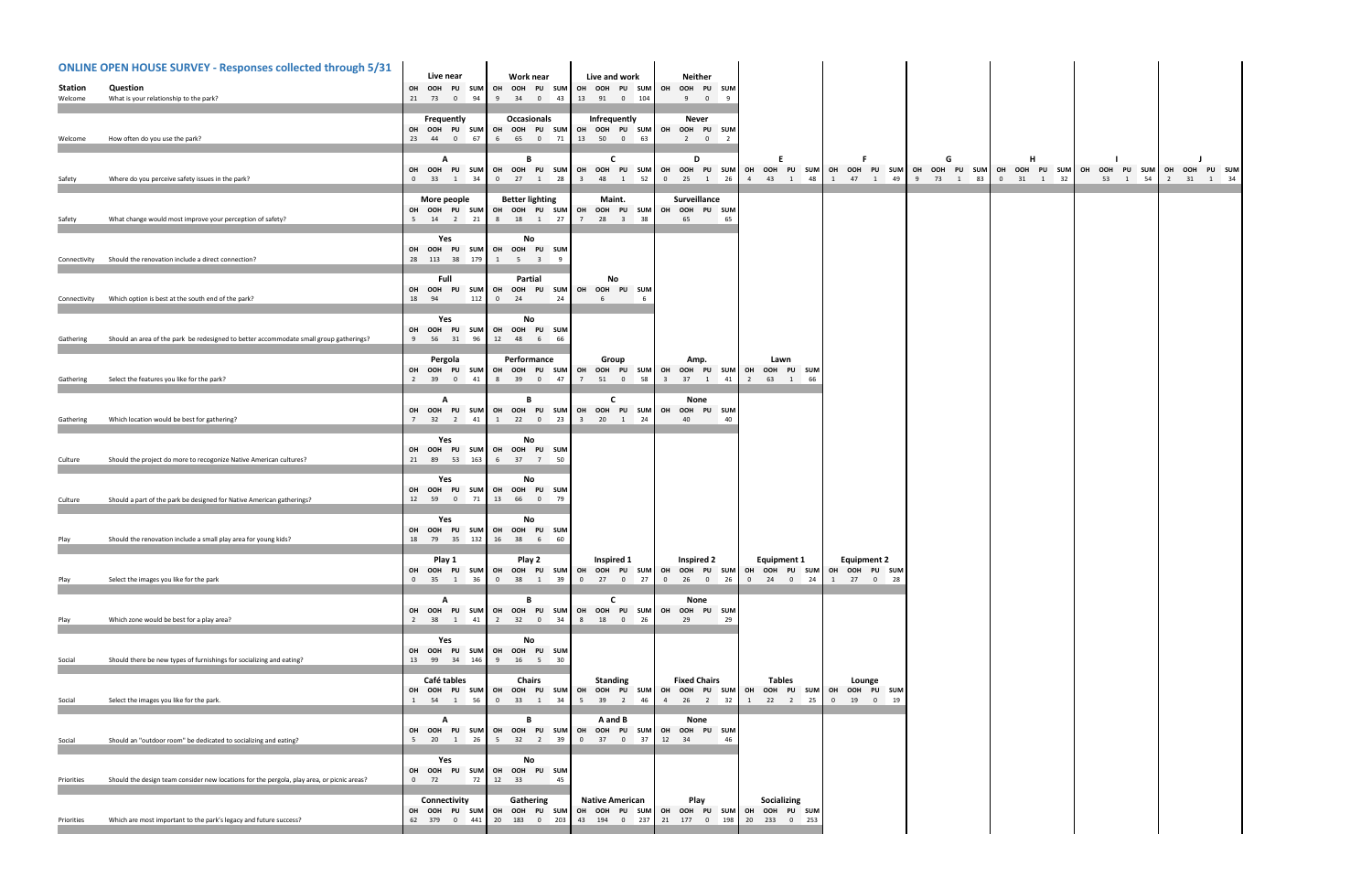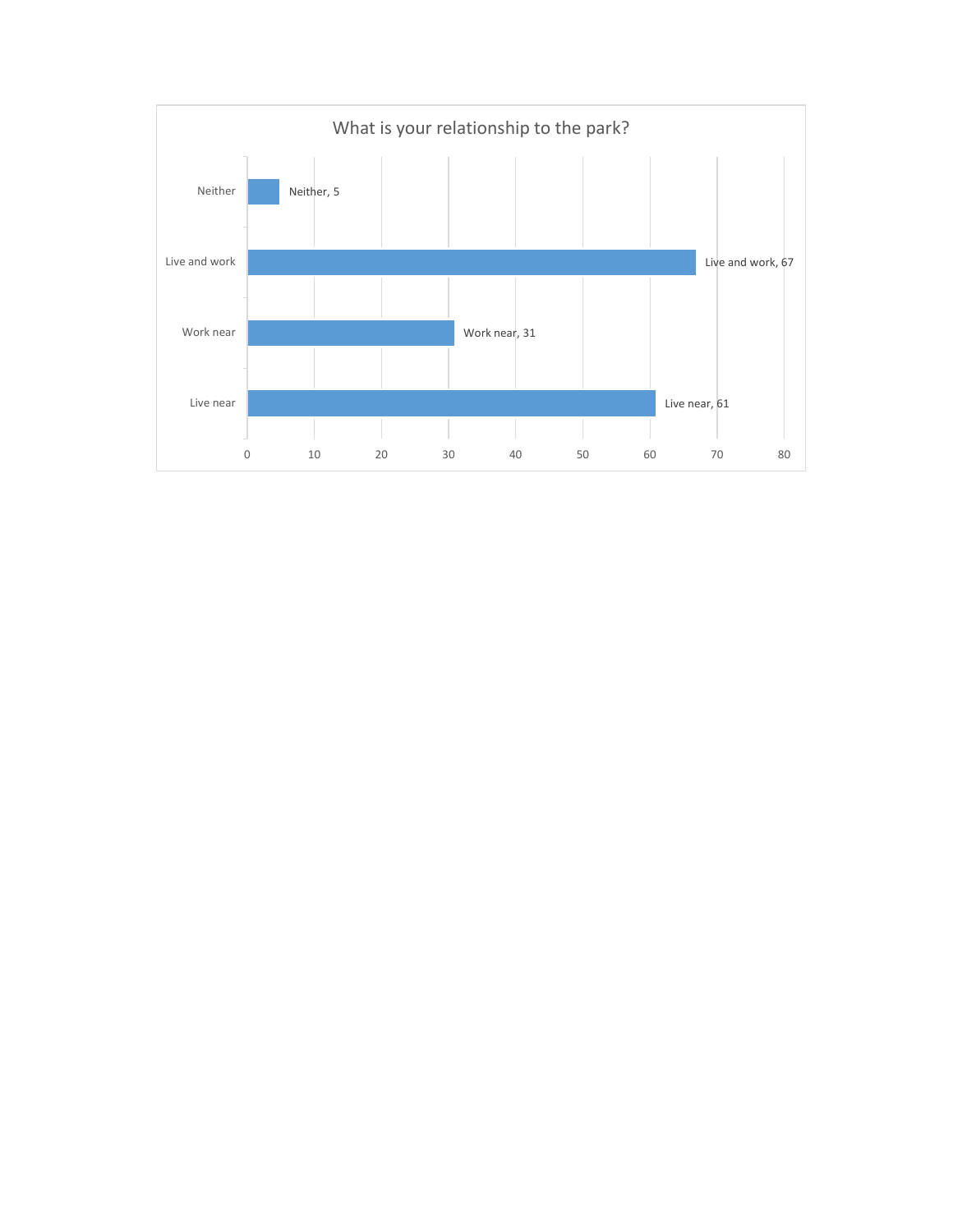**Comments**

I have worked at the Pike Place Market for 32 years. The last 5-6 years I have been working outside on the street across from the park selling tie dye. Every summer the actives in the park have been getting mire and more dangerous. It seems as if there is a fight every weekend that results in police intervention. It is embarrassing and I find myself constantly Appologizing to customers about the profanity and very evednet drug use and gang activity. Unless that can be cleaned up and more security be appointed then I think this will all a waist of tax payers money. We will be making a nicer place for the gangs and drug users to hang out.

It's great that you seem to be balancing the need for a more attractive park with the need to provide people (some who are homeless) a space to be. Something to consider is changing the name of the park so that it's catchier and more closely associated with the space (e.g. Pike Place Park).

I rather like the tables and chairs the way they are -- a bit rustic (perhaps a lot rustic). You did not show that sort of option in the pictures of "what you'd like to see." I want to see space where people can simply be -- a spot of nature in the middle of the city.

I'm surprised that the survey doesn't suggest any focus on the park as a contemplative space or a place to enjoy magnificent views and the beauty of Elliot Bay. I think ampiththeater benches would function well to accommodate single and group gatherings. Something must be done to make the park accessible and safe for all. I absolutely love the diversity of people in the Market. The design should celebrate that. It should also have the courage to acknowledge problems presented by park users with substance abuse problems which make it dangerous and deter other visitors.My concern is about a design that fails to address the fine line between being accommodating to all and enabling abuse.

I like to simply "be" in the park; no socializing, eating or playing. It is a good place to sit still and meditate by myself. It is a good place to absorb the sun and wind, watch the gulls fly, and see others enjoying themselves. Why do you need to change what is good already? Maintain and refurbish is okay.

Steinbreuck park's simplicity "lawns, comfortable benches, a view" is part of what makes it so wonderful. People who are homeless have a right to enjoy this beautiful and rare outdoor space downtown, and some of this language about people "voicing their concerns about safety? sounds like coded talk for racism, classism, and generally making some people who currently use the park less welcome. I also don't buy the bit about the waterproofing membrane needing to be replaced as a justification for tearing up the park. It sounds like an excuse. I care far less about a garage than about this park, though I guess someone wants to make money off the garage and that usually rules. You can connect the park to the waterfront, but you can do that without tearing up the existing park. And yes, I know I'm wasting my time typing this, unfortunately. p.s. "Native American culture"... don't you mean cultures?

This park is already a gathering place for people, including Native people. If you change this special place to homogenize it and fill it with stupid cafe tables and design elements that thousands of other parks have, you will ruin it. Children can play in all kinds of public spaces - we don't need a special play area for them that is segregated. Make universal and welcoming design, and don't pretend that public safety is anything other than code for moving poor and undesirable people out of the area. Including historic Native American design elements while pushing urban Indians who are poor and alive in the here and now out of the park is the height of hypocrisy.

VS Park is one of the few places in town where I'm likely to sit next to anyone. A couple of big slanted lawns with a great view are all it takes. It doesn't need to be another mall. Also, if we haven't managed to maintain that, I don't see how we'd maintain anything fancier.

Last evening when I made my comments I forgot to suggest that those great trees currently in the park be saved during the construction process, if at all possible. They are a wonderful part of the park.

Not allowing for a connection would be a terribly missed opportunity. Not only for those who want a more direct access to the waterfront and market but also for the future of the park and the equality of those who inhabit it on a daily basis. Retaining a wall between will create a visible barrier between some of the more vulnerable and less fortunate members of Seattle, that view this park as a shelter, and the shiny new developments that promise to offer an exciting new elements to the market. I cannot imagine a more exclusive design move. The park, the market, and the new projects should act as a cohesive entity to offer the most accessible circulation possible. Retaining Victor steinbrueck park's legacy as a historic park is not dependent on a single wall, and not adapting to changing surroundings would be a loss to its future success. I would like to see the character of this park retained through its recognizable characteristics such as the berms and integration of native artwork. It is a widely enjoyed park that in my eyes can benefit greatly from this renovation project. I love the online public meeting, thank you Seattle!

I think this survey takes a narrow approach to the redesign of the park, which should be totally reconfigured to work with the new connection to the Marketfront and waterfront if it is redone. Reworking the existing design is not going to do much to solve the problems the existing park has - if you are going to make a new park it will be best to not try to renovate the old park with its current design problems, make a new design for the park that works with the site conditions of today and the future. Also, I believe that someone should be consulted who can work on design/art concepts with the Native American community from inside - rather than imposing an idea of Native Americans by outsiders (as we see with the totem poles carved in the park that are out of context with the traditions of the Coast Salish people, designed and placed there by a white male architect). we must get the drugs, criminals, and homeless out of this park if we ever hope to make it a place that the city wants to use.

This is a great survey! Please do focus on safety.

Downtown needs a playground at this location. Is there a way to build a native american playground? I think it would be neat to have a tribe help design a playground that represents their culture. My other request is that it be challenging enough to keep children 6+ years old engaged. Many of the downtown play spaces are designed to children under 5 years old. Please outreach to the people who live in the park or use it regularly to make sure their opinion is heard.

--If this is simply a refurbishment project that will retain the original design, why all the public & design process? --If there's changes in store, how will the PPM Historic District Ordinance be dealt with? --It's a tiny park that shouldn't be ov

Must be kept \*\*clean \*\*and have no smoking / napping / campingor no amount of money spent will make the space inviting

Must be kept \*\*clean \*\*and have no smoking / napping / campingor no amount of money spent will make the space inviting to residents or tourist Don't kick out the homeless. It's a public space.

"Everyone should feel welcome and safe in the park. The park was created to be a safe and enjoyable place for all types of people. Throughout our outreach process, many people have voiced their concerns about safety and sense of safety in the park. Some have told us about feeling uneasy because of unclean or damaged facilities, poor lighting after dark, or a lack of other people in the park at certain times of the week. Others have seen illegal and antisocial activities or have felt intimidated or threatened. These experiences and concerns damage the park's reputation and potential." One of the great things about Seattle is that we've always been a place with a lot of character, and characters, including ones with antisocial behaviors. You can't design that away. I don't want you to try. I don't want the Native Americans sitting in the park to feel uncomfortable. I don't want the people who don't have another place to be to feel uncomfortable. This is becoming a big city, and visitors will see that we have people who are homeless and people who use drugs and drink to excess. As we roll out a welcome mat for visitors, we have to keep the rug under the people who already live here.

The value of the park is to invite contemplation of the beauty of this place, and our place in in it. The survey talks a lot about socializing and gathering, but the legacy most important to preserve is its tranquility for the lone visitor.

Hi. Due to the lack of affordable housing, since Nov I have lived outside the city limits. I used to work in Pike Place Market, and have always really appreciated this park. Please try to preserve the Tree of Live sculpture The thing I have most felt at this park was a lack of a sit down place. Thanks!

This quiz presumes too much. One of the questions asked where I feel unsafe and which spaces are most problematic. I feel completely safe at this park and I don't see the park as a problem. This is the equivalent of a push poll--you're assuming the answer before the survey is even conducted.

Gathering (of Native Americans and other small groups) can happen at Westlake park and other plazas in downtown. Eating and socializing can happen in the marketfront plaza and waterfront. Victor Steinbruek park is the ONLY place in the area that has GRASS like a real park. Even the huge waterfront project will have very little flat grass to just lie down, chill, picnic in a clean environment with a great view. Victor Steinbruek park can offer this! Play and relaxation should be priorities while keeping a native American theme. Yes to an open , clean grass design and a playground tucked in north corner. No to dedicated seating/eating/gathering areas. Thanks!

Please try to limit cars on Western Ave. in front of the park. Perhaps signage near the parking garages south of the park could point drivers to drive south to access Alaskan Way instead of driving north. Having cars around the park and the market is difficult for both pedestrians and drivers trying to drive through the crowds of pedestrians.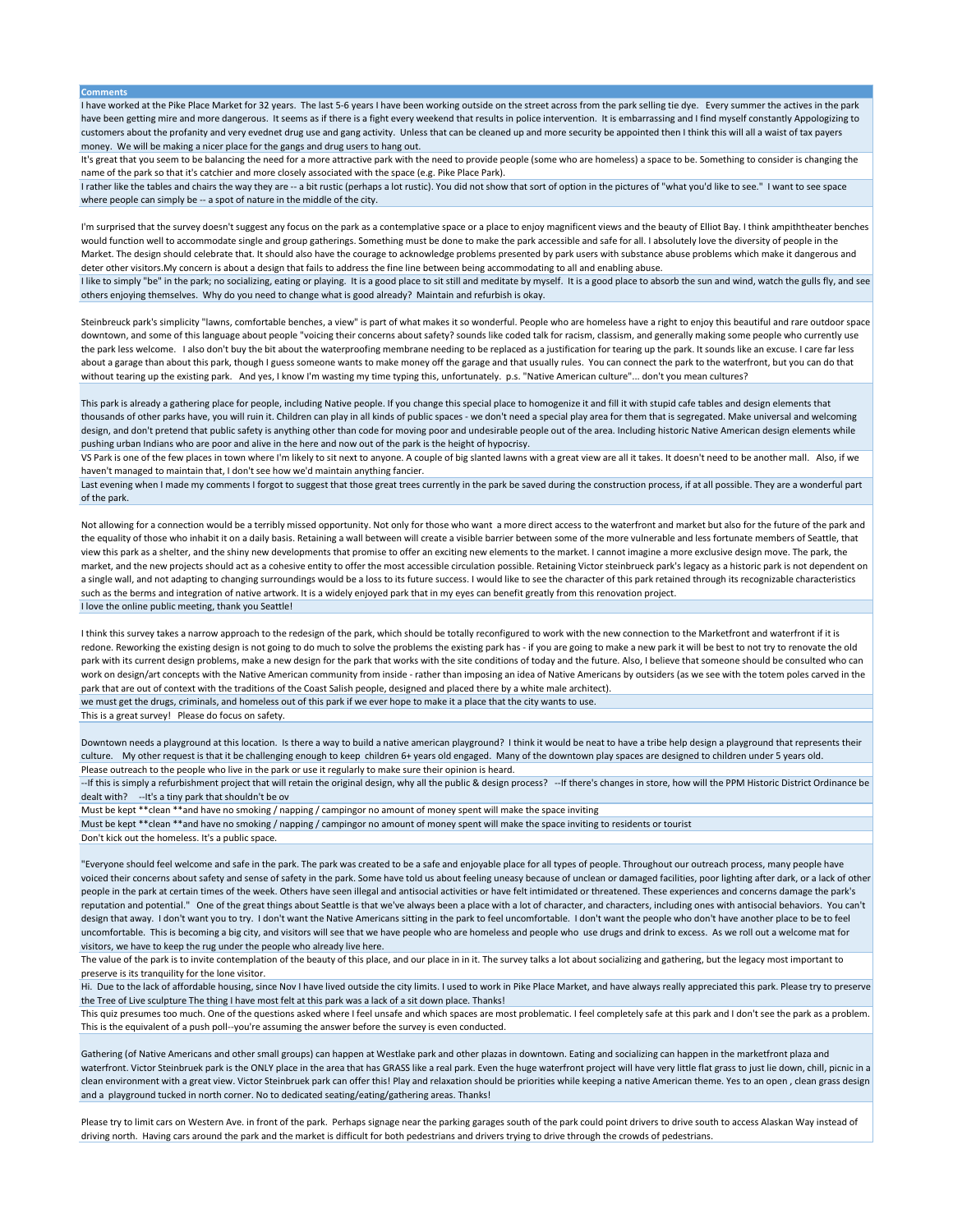Please enforce the no smoking rule. I do not take my child to the park because I cannot subject her to that much second hand smoke. The pot smoke is unbearable too. This seems like a waste of money. How many port jobs will be lost if this park is renovated and the public would find something in the city to enjoy.

Thank you for working to make this a better park! It is what every downtown resident and tourist sees and frankly, it is terrible right now! Safety is a big concern and no pot smoke(!!!) and needles, please! I almost hate taking visitors to this park because is such an embarrassment right now. Cleanliness (urine smell, graffiti, no needles, grass clean of dog poop) and making it a drug free space, especially on the south west corner -- that area is totally taken over by drug users and is pretty much not useable! That is my only concern adding more "small gathering" spaces--how can those be created in a way that doesn't invite the drug-using crowd to take them over too? Also, some sort of play structure would be amazing!! Something different than the "ball" at Westlake please--little kids (0-4) cannot barely use that, if at all, and most of the kids living downtown are in that age bracket! Please include something for them to enjoy. Thank you!!

Kids still play at the old play area but it's not ideal because parents want to be facing the water but have to face the street in order to watch kids. Also can't see the view very well fromthe play area because of the hill. Also dangerous because it's so close to the street. I think the best place would be the northwest corner of the park so it's a good distance away from the street and parents can will watch their children while still enjoying the beautiful views. Outdoor eating seating should be near the playground

Yes, please restore the children's' play area! The park is NOT "an extension of the market" as long as the cement wall at the south end of the park remains. Take the wall down so that the Market truly does connect to the park. One visit to the wall area, at the south end of the park, would lead the visitor to believe that the wall is a giant urinal. It stinks!!!! All 4 of the options would improve our perception of safety in the park.

Stop treating the disadvantaged, those with an empty Starbucks cup, like animals to be herded around for their own benefit. Perhaps if the children could be introduced to so called dopers, transients, homeless citizens and neighbors they may understand that these diminished people are no better or worse than the child's parents who can afford their opioids and alcohol.

I live downtown with my two young daughters. We do not have many places to play, and I constantly get asked by visitors where they could take their kids to let out some energy. If we want a family friendly city, we need to have spaces for our kids and our visiting kids to play. Play space in this location would serve so many children! Forced choice. I have never felt unsafe in this park. Why is there no option for that? It proceeds then to ask what would improve my perception of safety, assuming I don't feel safe here. I feel much less safe thinking that people who don't hang out in this park on a daily basis are making decisions on behalf of others who do.

We should not allow people to live in the park and yes, they do currently live in the park. There should be no drugs, no criminal activities, and definitely no smoking. It should be a happy place where everyone can play and have fun and feel safe. There should be no pan handling and it should be welcoming to all, not just one specific ethnicity.

The wall on the south end of the park is basically a public urinal. it should be removed to allow free-flowing connectivity between the park and the waterfront.

Play is very important for the park, but I define it as play for everyone - adults and kids. This means a large grassy area. Kids run and roll on the grass - I see it every dry day. Families picnic on the grass - preferring it to the established seating. The park is small and a grassy area is inviting for everyone. Connection and play for everyone on a grassy expanse and the most important features.

## Do not make it another yuppy haven.

I would love it if the design elements could physically improve safety & security, rather than focusing on increasing safety by adding police or security officers. as long as tourists are happy...but please no drums live music, performances with sound, its noisy enough

prioritize especially when different safety considerations manifest at different times of the day. More people would benefit the Park from late-afternoon into the evening. oCurrent lighting from the 'globe' fixtures is light-polluting and needs to be more directional as in downward. oMaintenance & cleaning must be highly maintained to communicate that people care about this place; a walk around the Pergola area certainly suggests otherwise. o From a security standpoint, those involved in anti-social and illegal behavior must be better managed... some via health care services and some in Time-Out •®onnectivity notes: ol should be unthinkable to wall-off or impede pedestrian flow between the Park and MarketFront and the Waterfront. o How does blocking the most logical path of circulation between the Park and MarketFront reconcile with historic description that the Park is an extension of the Market? o The only reason you would keep any part of the wall is if you felt the Park needed it as an outdoor public urinal, which is what it's currently used for. Yet, even if that was thought to be a brilliant idea, a more suitable location would be required. o While it is unacceptable to displace disadvantaged visitors to the Park, it is also unacceptable to design the Park to standards that enable and sustain the unsafe and unhealthy lifestyles of life-threatening addiction, mental illness and homelessness. o. Muhile the Park must be welcoming to all, it cannot be the 'home' of any. o. Det's not overlook the fact that virtually all of the Native American tribes have significant housing and health capabilities. Take a look at the Northwest Indian Housing Association website to see more about their efforts in our part of the world. It's difficult for me to imagine that this group's leadership would be supportive of City efforts to maintain the dysfunctional status quo described above. •Gathering notes: ollhe Park is very small but very heavily used during its 'prime-time' part of the day. I am totally against making it feel smaller by dedicating spaces for infrequent activities like performances, or specific activities like a play area or for specific groups like the Homeless Memorial. On simplistic terms: Dedicated spaces = Exclusive or exclusionary spaces. o The expansive lawn with its great berms and wonderful views create the platform that all users can enjoy. Specific activities and groups should conform to that platform and not the other way around. a€CNative American Culture notes: o mbis section is extremely similar to the 'Gathering'. I want the Park to be inviting for all people. Setting aside part of the Park for a specific group excludes many more from that space than it serves. This particular Park is way too small for 'set asides'. oBUT, with that said, I would be receptive to a considerable increase in the amount of Native American art integrated into the design as long as it doesn't take up much space. One idea might be brass medallions embedded in the new sidewalks, like those already in the Market and on Capitol Hill. Another idea is converting the south totem pole to a native motif since, in its current design, it's a question-mark, as in "what is it?" to most viewers. â€CElay note 1 â€" Kids visiting the Park do not lack for truly wonderful play opportunities! The Park has a great play-toy hiding in plain sight that is most attractive to kids over a wide range of ages; it's the large north lawn with its wonderful berms. From my window, I see kids running around on real grass, up and down the berms, along the ridge of the berms, rolling and tumbling down the berms倦what could be simpler and more fun倦where else can they do something they so thoroughly enjoy in the center of the city! They are also attracted to the large boulder at the Homeless Memorial, a holdover from the original play area. They jump on and off, climb and crawl all over it. Children will not miss an undersized play toy that attracts only a narrow range of ages and which uses precious space for an activity that excludes most Park visitors. â CCE lay note 2 â C" same tune as the Gathering and Native American Culture pages, but different lyrics. The Park is too small to carve up into sub-group, sub-use areas. Remove the Homeless Memorial; don't replace it with a play area. Replant the area with grass. â CG Socializing and eating notes: o The current furnishings and layout to support people visiting with each other, eating and relaxing in the Park have been practical and functional and should be useful as a guide moving forward. olafé tables and moveable chairs would either disappear or be destroyed in a very short amount of time. Standing tables & counters could be useful if they didn't impede sight lines. Communal tables suggest massive numbers of people for long periods of the day sitting pretty close to each other; I don't see that as a great option within the Park's context. Lounge chairs at ] wonderful in general but not so much for this Park. o [Absolutely not" regarding a dedication of space for socializing and eating Please establish a strong and substantial connection from the southwest corner of Victor Steinbrueck Part to the new MarketFront development which will connect to Waterfront Park after demolition of the viaduct. I do not want this already small park to feel even smaller by dedicating space to specific uses or user groups.

Park should be kept as open and natural as possible. Watching over the park I see kids most enjoy playing on the mounds. Do not install any man made play toys. Keep sell benches etc madden from real wood- not long lasting plastic products. Park is a wonderful place if the clearly posted law/rules are adhered to. Unsafe conditions will continue as long as political attitude is to allow drugs, drink, sleeping, fornicating, camping, urinating deficating, no insistence on closed hours, playing loud music all day long and many times well past posted closing hours, catering to a few who ruin it for all. Spend all the money you want and let the existing conditions go unchecked and nothing will change. Park employees do a very good job trying to keep park clean and maintained. It is almost impossible when users are allowed to violate all the rules and know there will be no repercussions. Bottom line: if our mayor and police chief continue with their existing policies as to ANYTHING IS ALLOWED AS LONG AS YOU ARE EITHER HOMELESS, DRUGGED OUT, NATIVE AMERICAN OR JUST DONT CARE ABOUT COMMON GOOD WILL FOR THE 99% OF US WHO PAY FOR AND CARE FOR THE PARK the place will continue to deteriorate.

I hope the park or new area of park will have an area for dogs. For two reasons. Keeps the dogs from peeing and pooping on the grass and gives the area a place where dogs can play off leash.

{{test}}the most important thing is to connect the existing park to the new area above the new parking. The flow of people between the areas creates the best safety environment . Separating the areas creates pockets where crime and drugs will continue to grow. There is a problem now in that area which will continue to expand.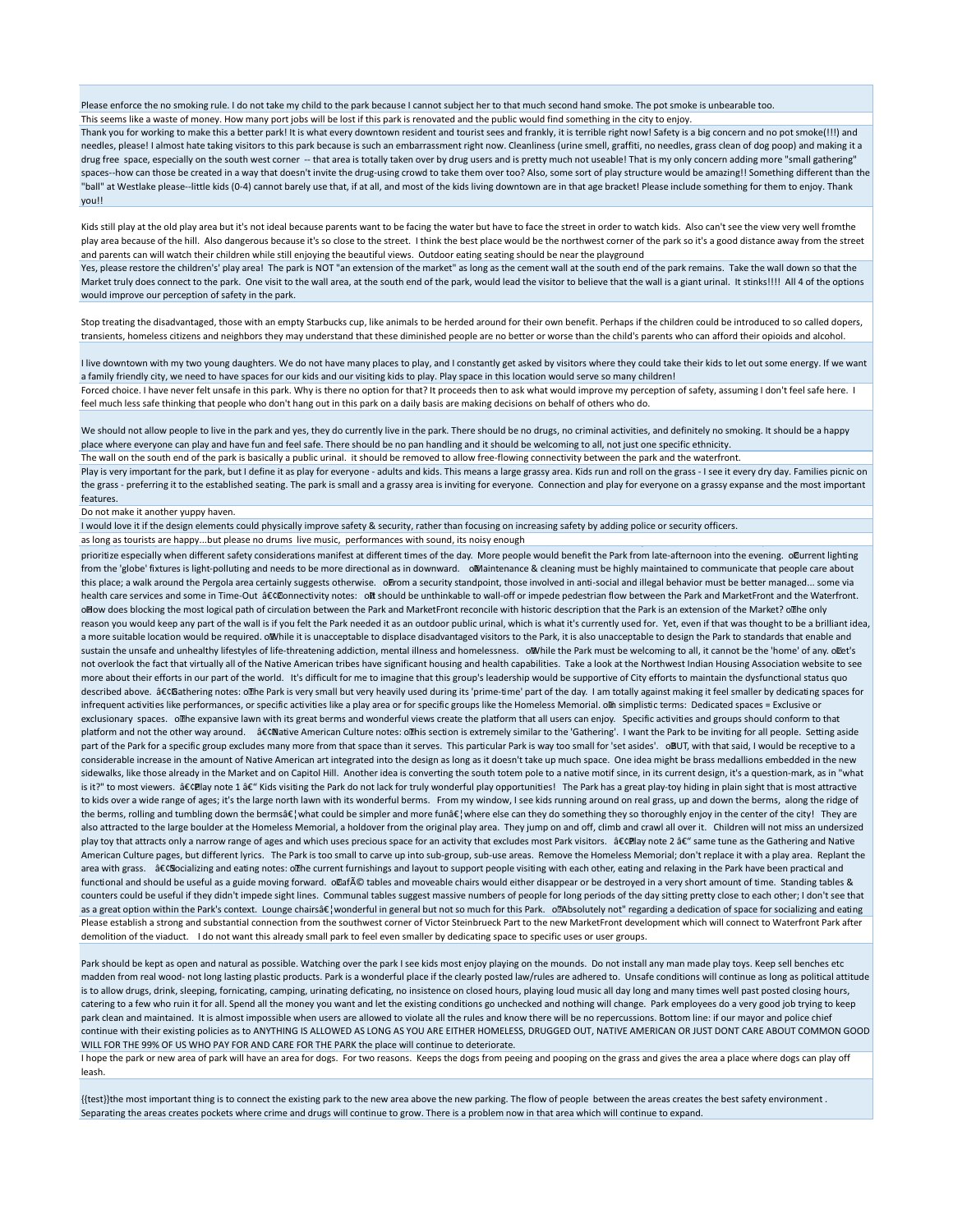As a thirty year, First and Virginia resident, my wife and I have had plenty of time to watch activity in the park and consider potential changes. Our desires, based on actually living at the park and not on blue-sky possibilities, are as follows: 1. As broad and open a connection to the waterfront as possible. 2. Virtually no special areas and no dedicated areas other than what exists now. 3. Better lighting, better safety at night. 4. An understanding by the Park Department and the design team that the park works as is. Except for the covered, hidden area and lack of lighting at night, all it really needs is a broad and easily found connection to the waterfront. 5. Most of the "improvements" listed in your proposal will detract rather than add to the ambience of the park. Children love to play naturally on the berm that runs the length of the park; a play area only adds frustration an a child's inability to use an overcrowded facility on nice days, and increases City liability. 6. There continues to be no reason for the city to approve permits for amplification. The park is small enough that groups don't need it and, if your team spent any time there, you'd know that amplification drives most people from the park - every time. Our neighbors and we find it extraordinarily strange that the Park Department has never grasped that fact. 7. Your maintenance people have been terrific over the last year or two. The attention to litter has increased park usage dramatically. When the connection to the Pike Market addition occurs remove the pergola from the park. Maybe you can find a location in the Park but I believe the existing pergola across the street plus

the new Pike Market addition has a element that is covered and would serve this purpose.

Do not vary from Steinbrueck/Haag design - the park does not need new furniture or anything other than natural. While it can connect to the waterfront it needs to be clear it is NOT the waterfront but is the "living room" for the Market. Site lines have also got to be preserved.

Creating a sense of public safety and addressing the need to eliminated using the southwest corner around the Pergola as a public latrine is essential. This requires enforcing the Park Rules which state the Park is CLOSED from10PM to 6AM. Improved lighting, maintenance and cleaning is critical. The Park should not be segregated or compartmentalized. Remove the Perogola. Remove the Tree of Life which is poorly desiged and poorly constructed. The ground lights only worked for about 6 months and it not really a tribute to anyone. It is a blighted area. Pergla is a haven for the illict drug trade. I have seen 3deaths by overdose under the Pergola and witnessed individuals mainlining drugs into their jugular vein while sitting there. People familiar with the Park have told me that less than 20% of the those who "reside under the Pergola" are Native American. The Duwamish, Suqamish, Tulalip, and others do not identify with the Park as a Native American Center or Gathering Place. That is fiction.

children seem to find plenty of space to play on the grass without dedicating space for them, and I am definitely opposed to play equipment

Open access to market all  $100\%$ â $\epsilon$ c

Major concern is safety in the park. Open drug dealing, alcohol consumption, and urinating. I understand that The park is important to Native Americans but truth be told many of them are there to sell drugs and get high in the park.

The park should have the feeling of openness to nature and the beauty of its location overlooking Elliott Bay....DO NOT close it off or minimize its presence from the expansion now in progress. The Olympic Sculpture Park has done a brilliant joy in creating a park for all to enjoy. Marilyn Batali

Keep the mound ("mountain") in the park. Do not flatten area. Mound gives a great visual expansion of the park. Creates an optical image that greatly expands the space of the park. To flatten the mound will greatly diminish the park. Park will seem much smaller and not as inviting.

The park needs a consistent security detail; the berm that is currently there is needed for the attractiveness of the park. There is a great need for this green space in the neighborhood. It doesn't need to be a playground...it needs to be attractive and safe for walking and activity.

This system is a bit stilted...I was not able to choose the numbers for priorities as I saw fit ..it said I had an error...unintelligible to try and figure what the system wanted instead. }crossing Western from the park to the market at Virginia is a disaster. Replan. Either redesign under western or over western. Or utilizing a real person traffic cop to direct both pedestrians and autos

Thank you!

I am concerned that there is no mention of green space as a priority. I am eager to hear a committment to maintain (or, better - increase!) the green grassy areas, trees, and plantings. It would be a deep shame to reduce the green space, as downtown Seattle sorely lacks usable green public space.

Flattening the park's topography increases visibility and perceived safety issues by having open line of sight to all areas. Area closest to waterfront should be unobstructed by fixtures for gathering to enjoy the view. The market feels like it has its back to the park. Better connecting to Pike Place and the street through "shared streets" similar to Bell Street Park is encouraged.

There needs to be a better way to get people across Western Avenue at the park. Cars are often backed up for blocks because of the steady stream of pedestrians crossing at the crosswalk at the south end of the park. This creates a danger from frustrated drivers, people crossing between cars, and bicyclists jumping onto the sidewalks to avoid the backup of cars. Thank you for asking for input without having to attend a meeting!

socializing and eating and seating should be distributed throughout the park, as that is the park's primary function, in addition to looking at the view. If there is a open connection to the market at the south end, that will become a busy area for pedestrians, so it would make more sense to have less dense seating there and more seating away from the thoroughfare. Please consider a stop and go light at the park's entrance/intersection. There must to be a way to control traffic, both peds and cars, at this intersection and have it remain "ped friendly." Clinging to the old stop sign is outmoded, outdated, short-sited and dangerous. As ped traffic increases with the Market renovations, those of you responsible for continuing the current stop sign will have injuries on your consciences. Get smart and do something about it now!

I think a more direct connection to the the Market would help more people to enjoy its spectacular views. It's a beautiful park. I'm rarely there, but when I am, I love it! Good luck with the design!

The Park needs to feel safe and comfortable to everyone in the City. The last time I walked by the park, I was overwhelmed by the smell of urine and the amount of people sleeping in the park. Seattle is going through major growing pains, and the social and injustice issues are increasing. The renovation of this park will not be able to solve all of the problems that are occurring there today. However, through encouraging positive behavior and designing a space that is inclusive to all will help!

As a resident of the area (resident of the Watermark and SAC member), I'm thrilled that you are looking for a new way to connect the market to the park. Traffic is a very BIG issue by only having tourists cross at the cross walk. It can take 15-25 minutes to get through the intersection and it is a huge inconvenience to residents. Thank you for addressing this issue, I look forward to the improvements

To make this park welcoming to everyone requires significantly more cleaning and supervision.

We need great connectivity to the Waterfront, play spaces for children, spaces to honor Native American history and tradition, and stop ceding the park to those using drugs and alcohol. Please be sensitive to the street people being included in this public space. They're entitled to the same access as everyone else.

The times I have used the park have been for the view, to eat lunch, to have conversation, and to see the Tree of Life sculpture

Please be sure to keep a grassy area for people to sit/gather/play.

Sounds like a lot to fit into such a small space, but I think it can be done while accommodating a wide range of needs/wants. I feel having a strong Native American focal point is important to pay tribute to the tribes and their cultures who have, and still do reside in the area.

Seattle, with all it's new high rises, is quickly becoming a city of concrete. Downtown parks are vital for keeping the city vibrant. Please keep planning this park and think of a few locations please!

I don't feel that any part of the park is unsafe. Your survey does not allow that opinion. While Maintenance and cleaning are top for improving "safe" feeling; getting police out of their cars to walk through the park would be a good idea. The park as currently designed offers sufficient flexibility for informal group gatherings. The design should be maintained, do NOT alter the lawn areas. The current long benches and smaller table and stools are perfect. The park is for individual use more that as an entertainment stage. Only include a play area if it is a renovation of the original play area. This is NOT a childcare center and besides, kids have the most fun just playing on the hillocks. Don't clutter the place up with a pile of logs or other debris. The beauty of VSP is the SIMPLICITY of the design. Re outdoor rooms... they already exist! Simply replace the seating with new seating in the same or roughly the same style. Your list of historic attributes is missing the the most significant one- the VIEW. That deserves 9 of the 10 points! Please, do not alter the park in any significant way. Increase the maintenance; replace broken or work seating with like-seating and recognize that the part is popular BECAUSE of it's current design. The focus on "activation" and turning the park into a stage or cocktail lounge is misplaced. That's not why we love VSP. It's about the VIEW and the unique combination of elegance and rustic simplicity of the design.